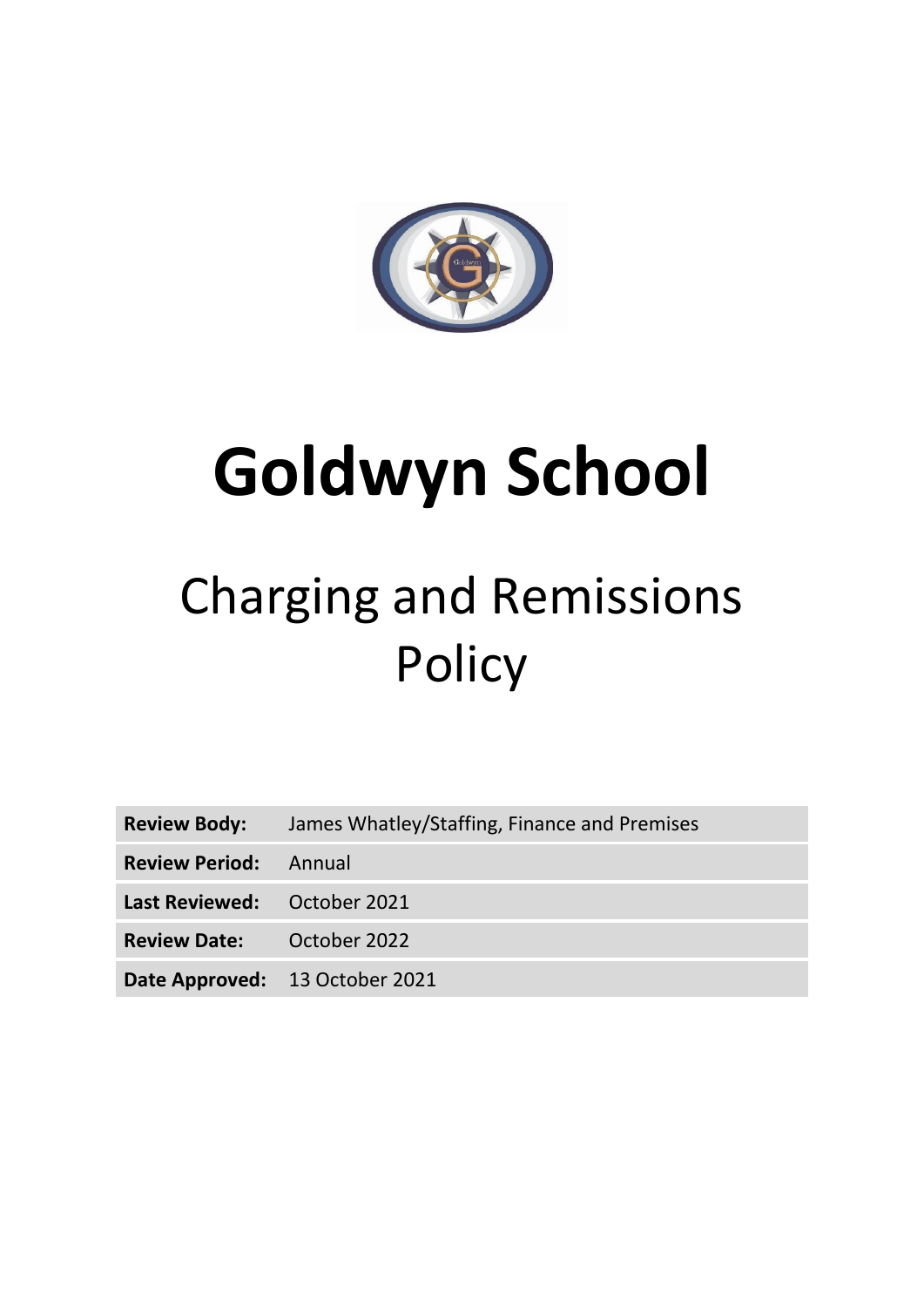# **1. Aims**

Our school aims to:

- Have robust, clear processes in place for charging and remissions
- Clearly set out the types of activity that can be charged for and when charges will be made

# **2. Legislation and guidance**

This policy is based on advice from the Department for Education (DfE) on [charging for school](https://www.gov.uk/government/publications/charging-for-school-activities)  [activities](https://www.gov.uk/government/publications/charging-for-school-activities) and [the Education Act 1996,](http://www.legislation.gov.uk/ukpga/1996/56/part/VI/chapter/III) sections 449-462 of which set out the law on charging for school activities in maintained schools in England.

# **3. Definitions**

- Charge: a fee payable for specifically defined activities
- Remission: the cancellation of a charge which would normally be payable

# **4. Roles and Responsibilities**

# **4.1 The Governing Board**

The governing board has overall responsibility for approving the charging and remissions policy, but can delegate this to a committee, an individual governor or the Principal.

The governing board also has overall responsibility for monitoring the implementation of this policy.

In our school, responsibility for approving the charging and remissions policy has been delegated to Staffing, Finance and Premises Committee.

# **4.2 The Principal**

The Principal is responsible for ensuring staff are familiar with the charging and remissions policy, and that it is being applied consistently.

# **4.3 Staff**

Our staff are responsible for:

- Implementing the charging and remissions policy consistently
- Notifying the Principal of any specific circumstances which they are unsure about or where they are not certain if the policy applies

The senior leadership team will provide staff with appropriate training in relation to this policy and its implementation.

# **4.4 Parents**

Parents are expected to notify staff or the Principal of any concerns or queries regarding the charging and remissions policy.

# **5. Where charges cannot be made**

Below we set out **what the school cannot charge for**:

# **5.1 Education**

- Admission applications
- Education provided during school hours (including the supply of any materials, books, instruments or other equipment)
- Education provided outside school hours if it is part of:
	- o The national curriculum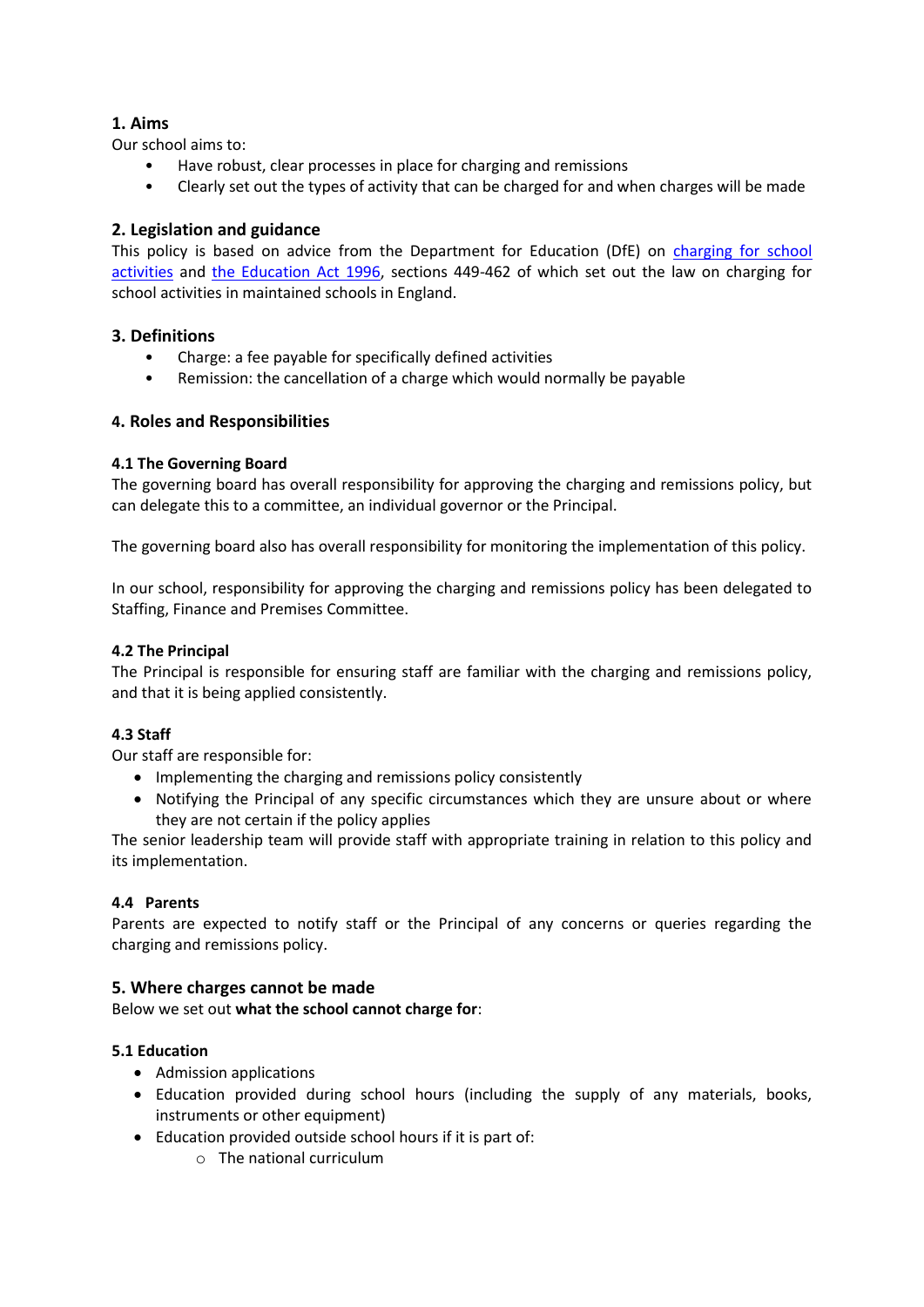- $\circ$  A syllabus for a prescribed public examination that the student is being prepared for at the school
- o Religious education
- Instrumental or vocal tuition, for students learning individually or in groups, unless the tuition is provided at the request of the student's parent
- Entry for a prescribed public examination if the student has been prepared for it at the school
- **Examination re-sit(s) if the student is being prepared for the re-sit(s) at the school**

# **5.2 Transport**

- Transporting registered students to or from the school premises, where the local authority has a statutory obligation to provide transport
- Transporting registered students to other premises where the governing board or local authority has arranged for students to be educated
- Transport that enables a student to meet an examination requirement when he or she has been prepared for that examination at the school
- Transport provided in connection with an educational visit

#### **5.3 Residential visits**

- Education provided on any visit that takes place during school hours
- Education provided on any visit that takes place outside school hours if it is part of:
	- o The national curriculum
	- o A syllabus for a prescribed public examination that the student is being prepared for at the school
	- o Religious education
- Supply teachers to cover for those teachers who are absent from school accompanying students on a residential visit

#### **6. Where charges can be made**

Below we set out **what the school can charge for**.

#### **6.1 Education**

- Any materials, books, instruments or equipment, where the child's parent wishes him or her to own them
- Optional extras (see below)
- Music and vocal tuition, in limited circumstances
- Community facilities

# **6.2 Optional extras**

We are able to charge for activities known as 'optional extras'. In these cases, the school can charge for providing materials, books, instruments or equipment. The following are optional extras:

- Education provided outside of school time that is not part of:
	- o The national curriculum
	- $\circ$  A syllabus for a prescribed public examination that the student is being prepared for at the school
	- o Religious education
- Examination entry fee(s) if the registered student has not been prepared for the examination(s) at the school
- Transport (other than transport that is required to take the student to school or to other premises where the local authority/governing board has arranged for the student to be provided with education)
- Board and lodging for a student on a residential visit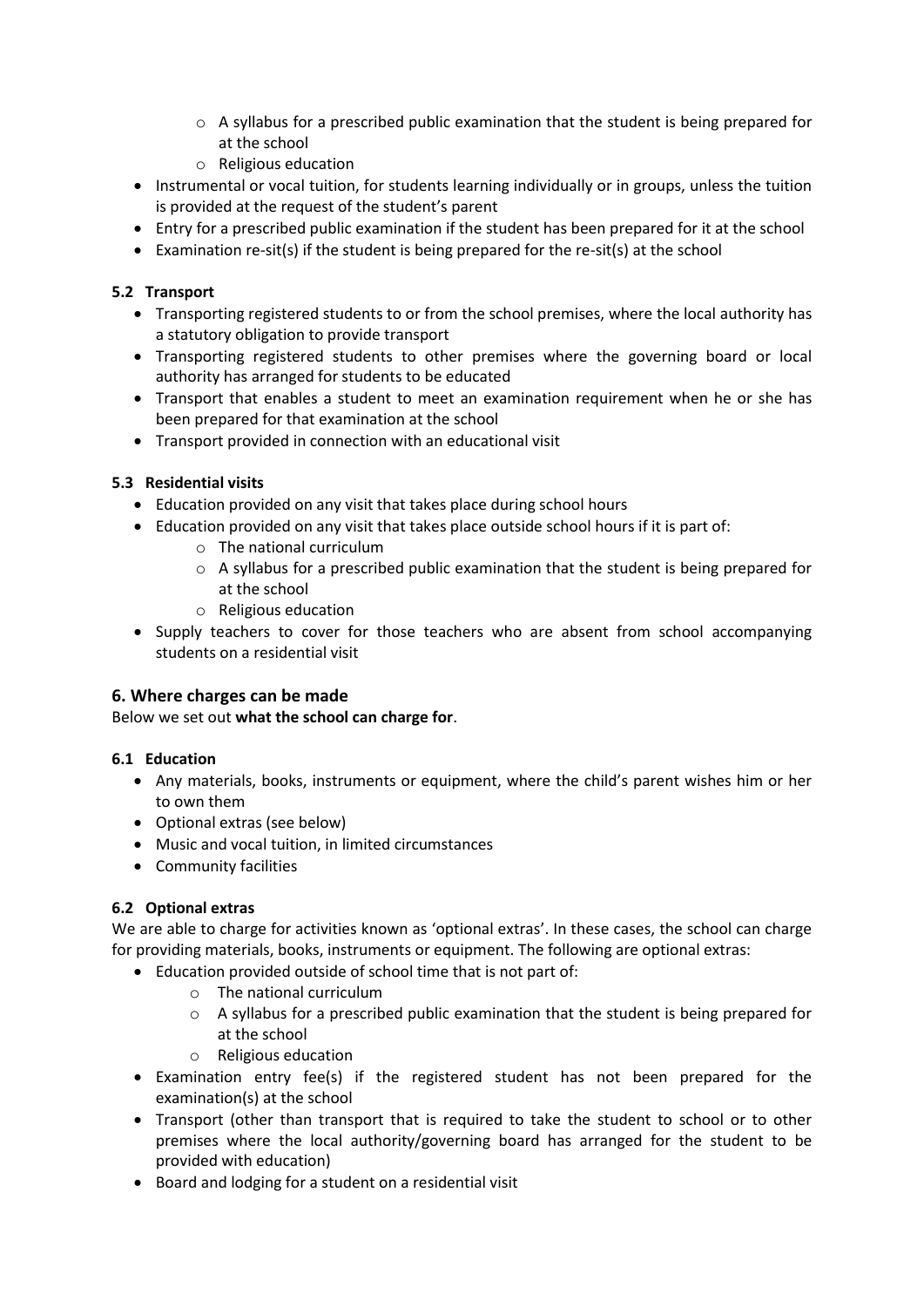Extended day services offered to students (such as breakfast clubs, after-school clubs, tea and supervised homework sessions)

When calculating the cost of optional extras, an amount may be included in relation to:

- Any materials, books, instruments or equipment provided in connection with the optional extra
- The cost of buildings and accommodation
- Non-teaching staff
- Teaching staff engaged under contracts for services purely to provide an optional extra (including supply teachers engaged specifically to provide the optional extra)
- The cost, or an appropriate proportion of the costs, for teaching staff employed to provide tuition in playing a musical instrument, or vocal tuition, where the tuition is an optional extra

Any charge made in respect of individual students will not be greater than the actual cost of providing the optional extra activity, divided equally by the number of students participating.

Any charge will not include an element of subsidy for any other students who wish to take part in the activity but whose parents are unwilling or unable to pay the full charge.

In cases where a small proportion of the activity takes place during school hours, the charge cannot include the cost of alternative provision for those students who do not wish to participate.

Parental agreement is necessary for the provision of an optional extra which is to be charged for.

#### **6.3 Music tuition**

The school can charge for vocal or instrumental tuition provided either individually or to groups of students, provided that the tuition is provided at the request of the student's parent.

Charges may not exceed the cost of the provision, including the cost of the staff giving the tuition.

Charges cannot be made:

- If the teaching is an essential part of the national curriculum
- If the teaching is provided under the first access to the Key Stage 2 instrumental and vocal tuition programme
- For a student who is looked after by a local authority

#### **6.4 Residential visits**

We can charge for board and lodging on residential visits, but the charge must not exceed the actual cost.

# **7. Voluntary Contributions**

As an exception to the requirements set out in section 5 of this policy, the school is able to ask for voluntary contributions from parents to fund activities during school hours which would not otherwise be possible.

Some activities for which the school may ask parents for voluntary contributions include:

- School trips
- Sports activities
- Food tech